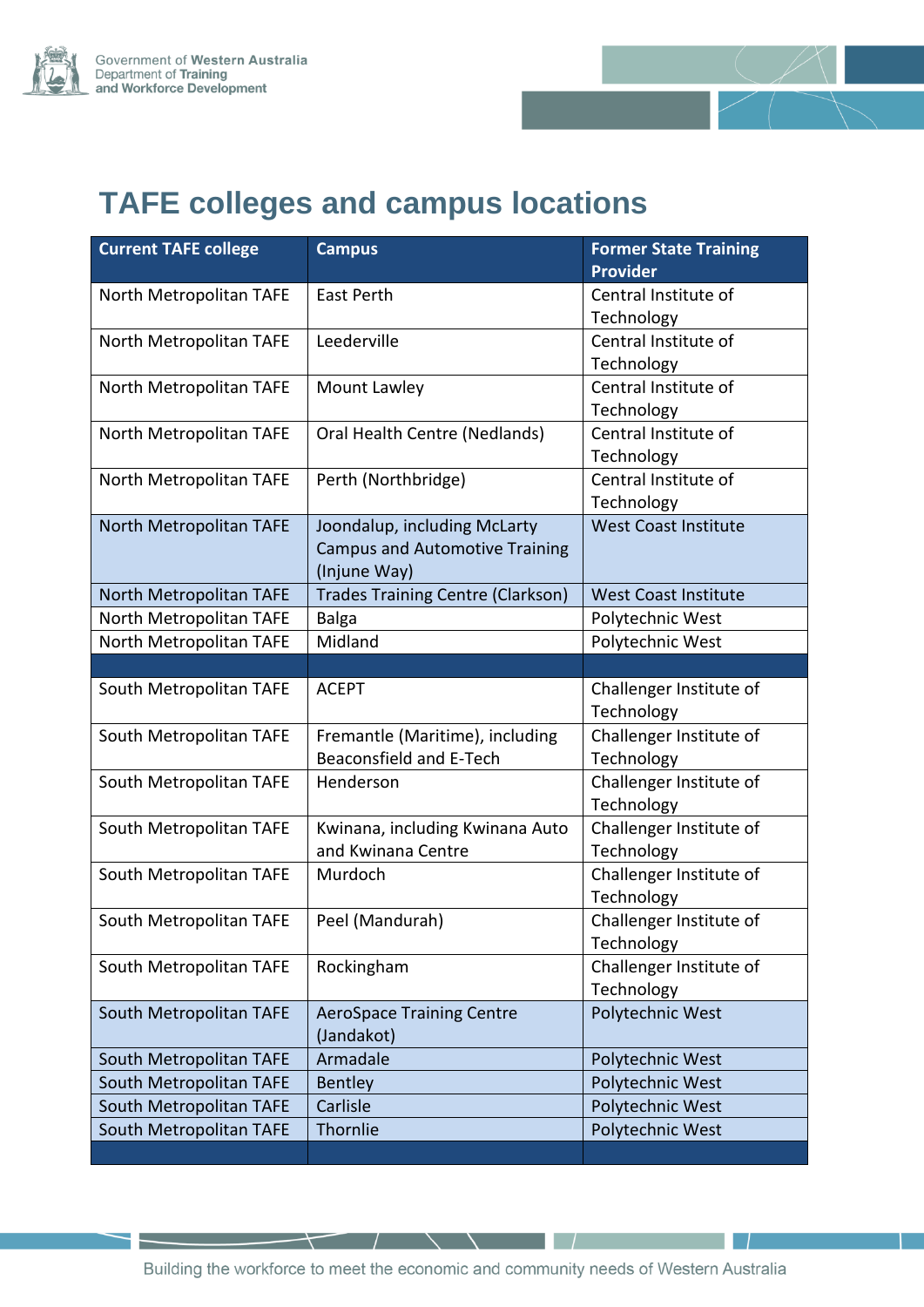

| <b>Current TAFE college</b>  | <b>Campus</b>                 | <b>Former State Training</b><br><b>Provider</b> |
|------------------------------|-------------------------------|-------------------------------------------------|
| <b>Central Regional TAFE</b> | Geraldton, including Batavia  | Durack Institute of                             |
|                              | Coast Maritime Institute and  | Technology                                      |
|                              | <b>Technology Park Campus</b> |                                                 |
| <b>Central Regional TAFE</b> | Carnarvon                     | Durack Institute of                             |
|                              |                               | Technology                                      |
| <b>Central Regional TAFE</b> | Exmouth                       | Durack Institute of                             |
|                              |                               | Technology                                      |
| <b>Central Regional TAFE</b> | Wiluna                        | Durack Institute of                             |
|                              |                               | Technology                                      |
| <b>Central Regional TAFE</b> | Merredin                      | CY O'Connor Institute                           |
| <b>Central Regional TAFE</b> | Moora                         | CY O'Connor Institute                           |
| <b>Central Regional TAFE</b> | Northam                       | CY O'Connor Institute                           |
| <b>Central Regional TAFE</b> | Kalgoorlie                    | Goldfields Institute of                         |
|                              |                               | Technology                                      |
|                              |                               |                                                 |
| <b>South Regional TAFE</b>   | Narrogin                      | CY O'Connor Institute                           |
| South Regional TAFE          | Esperance                     | Goldfields Institute of                         |
|                              |                               | Technology                                      |
| <b>South Regional TAFE</b>   | Albany                        | <b>Great Southern Institute</b>                 |
| <b>South Regional TAFE</b>   | <b>Denmark</b>                | <b>Great Southern Institute</b>                 |
| <b>South Regional TAFE</b>   | Katanning                     | <b>Great Southern Institute</b>                 |
| <b>South Regional TAFE</b>   | <b>Mt Barker</b>              | <b>Great Southern Institute</b>                 |
| South Regional TAFE          | <b>Bunbury</b>                | South West Institute of                         |
|                              |                               | Technology                                      |
| South Regional TAFE          | <b>Busselton</b>              | South West Institute of                         |
|                              |                               | Technology                                      |
| South Regional TAFE          | Collie                        | South West Institute of                         |
|                              |                               | Technology                                      |
| South Regional TAFE          | Harvey                        | South West Institute of                         |
|                              |                               | Technology                                      |
| South Regional TAFE          | Manjimup                      | South West Institute of                         |
|                              |                               | Technology                                      |
| South Regional TAFE          | <b>Margaret River</b>         | South West Institute of                         |
|                              |                               | Technology                                      |
|                              |                               |                                                 |
| North Regional TAFE          | <b>Broome</b>                 | <b>Kimberley Training</b>                       |
|                              |                               | Institute                                       |
| <b>North Regional TAFE</b>   | Derby                         | <b>Kimberley Training</b>                       |
|                              |                               | Institute                                       |
| North Regional TAFE          | <b>Fitzroy Crossing</b>       | <b>Kimberley Training</b>                       |
|                              |                               | Institute                                       |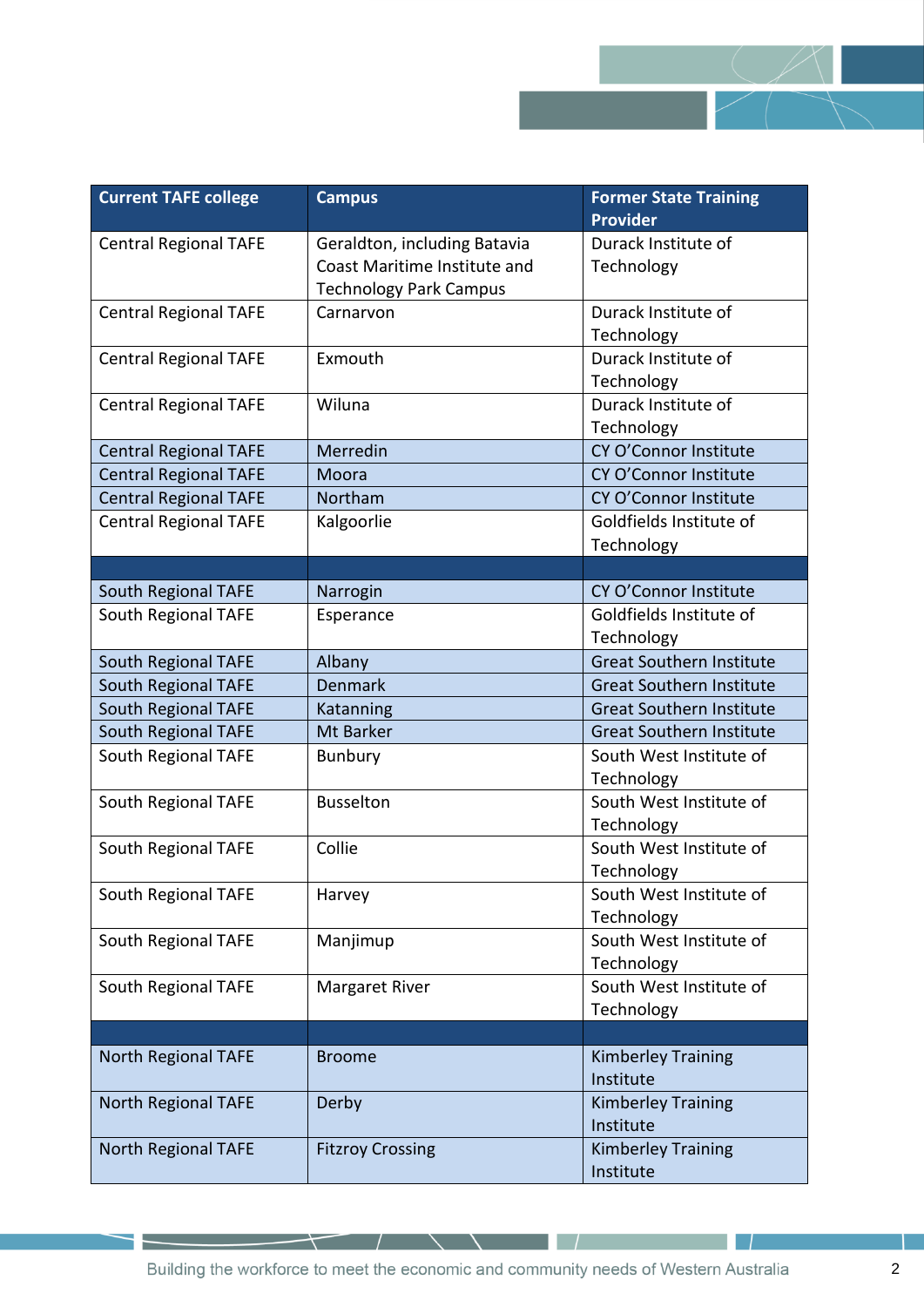

| <b>Current TAFE college</b> | <b>Campus</b>                 | <b>Former State Training</b><br><b>Provider</b> |
|-----------------------------|-------------------------------|-------------------------------------------------|
| <b>North Regional TAFE</b>  | <b>Halls Creek</b>            | <b>Kimberley Training</b><br>Institute          |
| North Regional TAFE         | Kununurra                     | <b>Kimberley Training</b><br>Institute          |
| North Regional TAFE         | Wyndham                       | <b>Kimberley Training</b><br>Institute          |
| North Regional TAFE         | Karratha                      | Pilbara Institute                               |
| North Regional TAFE         | Newman                        | Pilbara Institute                               |
| North Regional TAFE         | Pundulmurra (Hedland)         | Pilbara Institute                               |
| North Regional TAFE         | Minurmarghali Mia (Roebourne) | Pilbara Institute                               |
| North Regional TAFE         | <b>Tom Price</b>              | Pilbara Institute                               |